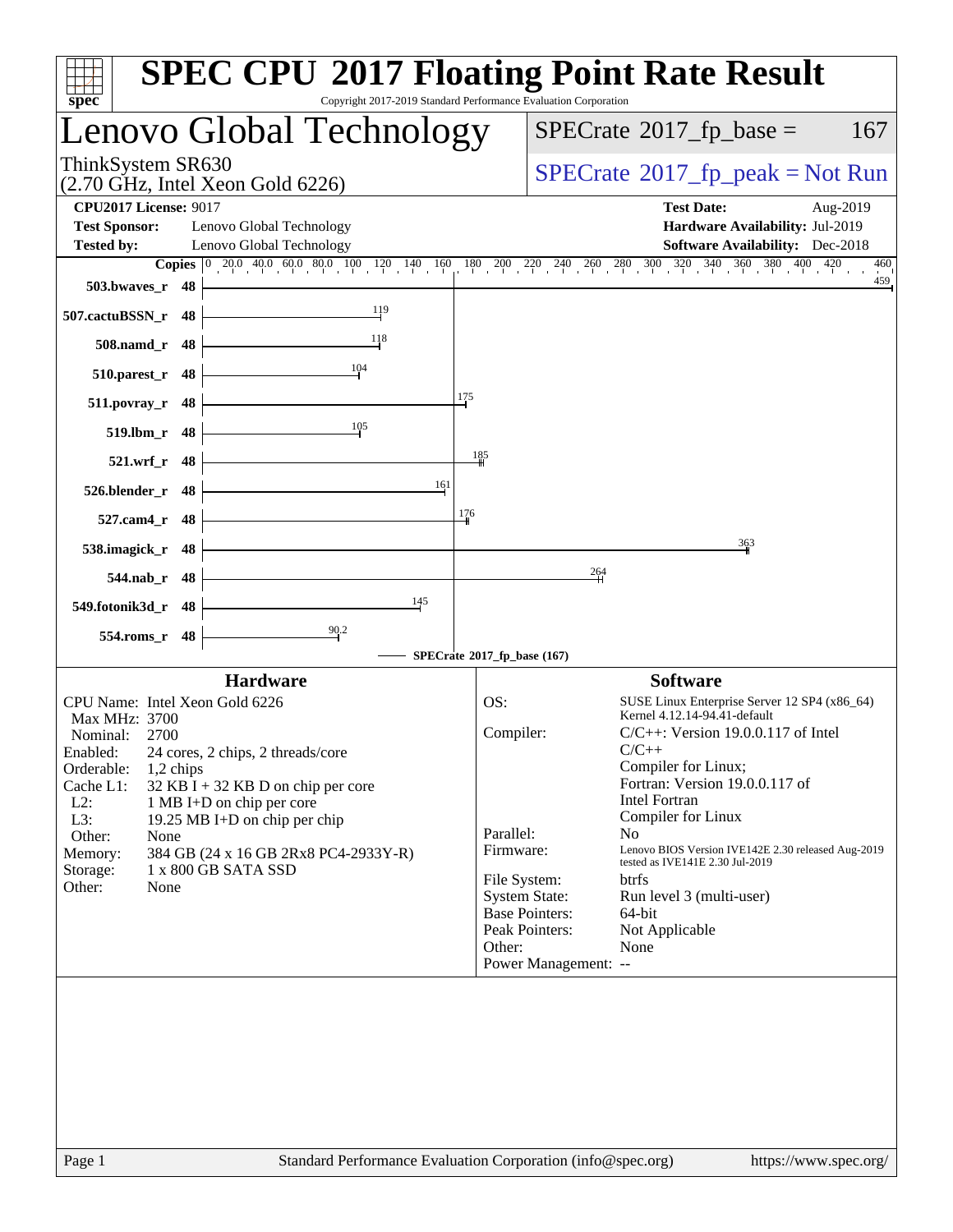

# Lenovo Global Technology

ThinkSystem SR630<br>(2.70 GHz, Intel Xeon Gold 6226)

 $SPECTate@2017_fp\_peak = Not Run$  $SPECTate$ <sup>®</sup>[2017\\_fp\\_base =](http://www.spec.org/auto/cpu2017/Docs/result-fields.html#SPECrate2017fpbase) 167

**[Test Sponsor:](http://www.spec.org/auto/cpu2017/Docs/result-fields.html#TestSponsor)** Lenovo Global Technology **[Hardware Availability:](http://www.spec.org/auto/cpu2017/Docs/result-fields.html#HardwareAvailability)** Jul-2019 **[Tested by:](http://www.spec.org/auto/cpu2017/Docs/result-fields.html#Testedby)** Lenovo Global Technology **[Software Availability:](http://www.spec.org/auto/cpu2017/Docs/result-fields.html#SoftwareAvailability)** Dec-2018

**[CPU2017 License:](http://www.spec.org/auto/cpu2017/Docs/result-fields.html#CPU2017License)** 9017 **[Test Date:](http://www.spec.org/auto/cpu2017/Docs/result-fields.html#TestDate)** Aug-2019

### **[Results Table](http://www.spec.org/auto/cpu2017/Docs/result-fields.html#ResultsTable)**

|                                        | <b>Base</b>   |                |                |                |            |                | <b>Peak</b> |               |                |              |                |              |                |              |
|----------------------------------------|---------------|----------------|----------------|----------------|------------|----------------|-------------|---------------|----------------|--------------|----------------|--------------|----------------|--------------|
| <b>Benchmark</b>                       | <b>Copies</b> | <b>Seconds</b> | Ratio          | <b>Seconds</b> | Ratio      | <b>Seconds</b> | Ratio       | <b>Copies</b> | <b>Seconds</b> | <b>Ratio</b> | <b>Seconds</b> | <b>Ratio</b> | <b>Seconds</b> | <b>Ratio</b> |
| 503.bwayes r                           | 48            | 1048           | 460            | 1048           | 459        | 1048           | 459         |               |                |              |                |              |                |              |
| 507.cactuBSSN r                        | 48            | 512            | <u>119</u>     | 512            | 119        | 513            | 119         |               |                |              |                |              |                |              |
| $508$ .namd $r$                        | 48            | 388            | <b>118</b>     | 387            | 118        | 389            | 117         |               |                |              |                |              |                |              |
| 510.parest_r                           | 48            | 1204           | <b>104</b>     | 1202           | 104        | 1208           | 104         |               |                |              |                |              |                |              |
| 511.povray_r                           | 48            | 640            | <u>175</u>     | 639            | 175        | 640            | 175         |               |                |              |                |              |                |              |
| 519.lbm r                              | 48            | 483            | 105            | 483            | <b>105</b> | 484            | 105         |               |                |              |                |              |                |              |
| $521$ .wrf r                           | 48            | 575            | 187            | 581            | 185        | 584            | 184         |               |                |              |                |              |                |              |
| 526.blender r                          | 48            | 453            | <u>161</u>     | 453            | 161        | 453            | 161         |               |                |              |                |              |                |              |
| 527.cam4 r                             | 48            | 478            | 176            | 474            | 177        | 477            | 176         |               |                |              |                |              |                |              |
| 538.imagick_r                          | 48            | 329            | 363            | 328            | 364        | 329            | 363         |               |                |              |                |              |                |              |
| $544$ .nab r                           | 48            | 303            | 266            | 306            | 264        | 306            | 264         |               |                |              |                |              |                |              |
| 549.fotonik3d r                        | 48            | 1292           | 145            | 1291           | 145        | 1290           | 145         |               |                |              |                |              |                |              |
| $554$ .roms_r                          | 48            | 845            | 90.2           | 843            | 90.4       | 845            | 90.2        |               |                |              |                |              |                |              |
| $SPECrate$ <sup>®</sup> 2017_fp_base = |               |                | 167            |                |            |                |             |               |                |              |                |              |                |              |
| $SPECrate^{\circ}2017$ fp peak =       |               |                | <b>Not Run</b> |                |            |                |             |               |                |              |                |              |                |              |

Results appear in the [order in which they were run.](http://www.spec.org/auto/cpu2017/Docs/result-fields.html#RunOrder) Bold underlined text [indicates a median measurement.](http://www.spec.org/auto/cpu2017/Docs/result-fields.html#Median)

### **[Submit Notes](http://www.spec.org/auto/cpu2017/Docs/result-fields.html#SubmitNotes)**

 The numactl mechanism was used to bind copies to processors. The config file option 'submit' was used to generate numactl commands to bind each copy to a specific processor. For details, please see the config file.

# **[Operating System Notes](http://www.spec.org/auto/cpu2017/Docs/result-fields.html#OperatingSystemNotes)**

Stack size set to unlimited using "ulimit -s unlimited"

# **[General Notes](http://www.spec.org/auto/cpu2017/Docs/result-fields.html#GeneralNotes)**

Environment variables set by runcpu before the start of the run: LD\_LIBRARY\_PATH = "/home/cpu2017-1.0.5-ic19/lib/intel64"

 Binaries compiled on a system with 1x Intel Core i9-799X CPU + 32GB RAM memory using Redhat Enterprise Linux 7.5 Transparent Huge Pages enabled by default Prior to runcpu invocation Filesystem page cache synced and cleared with: sync; echo 3> /proc/sys/vm/drop\_caches runcpu command invoked through numactl i.e.: numactl --interleave=all runcpu <etc> NA: The test sponsor attests, as of date of publication, that CVE-2017-5754 (Meltdown) is mitigated in the system as tested and documented.

**(Continued on next page)**

| Page 2 | Standard Performance Evaluation Corporation (info@spec.org) | https://www.spec.org/ |
|--------|-------------------------------------------------------------|-----------------------|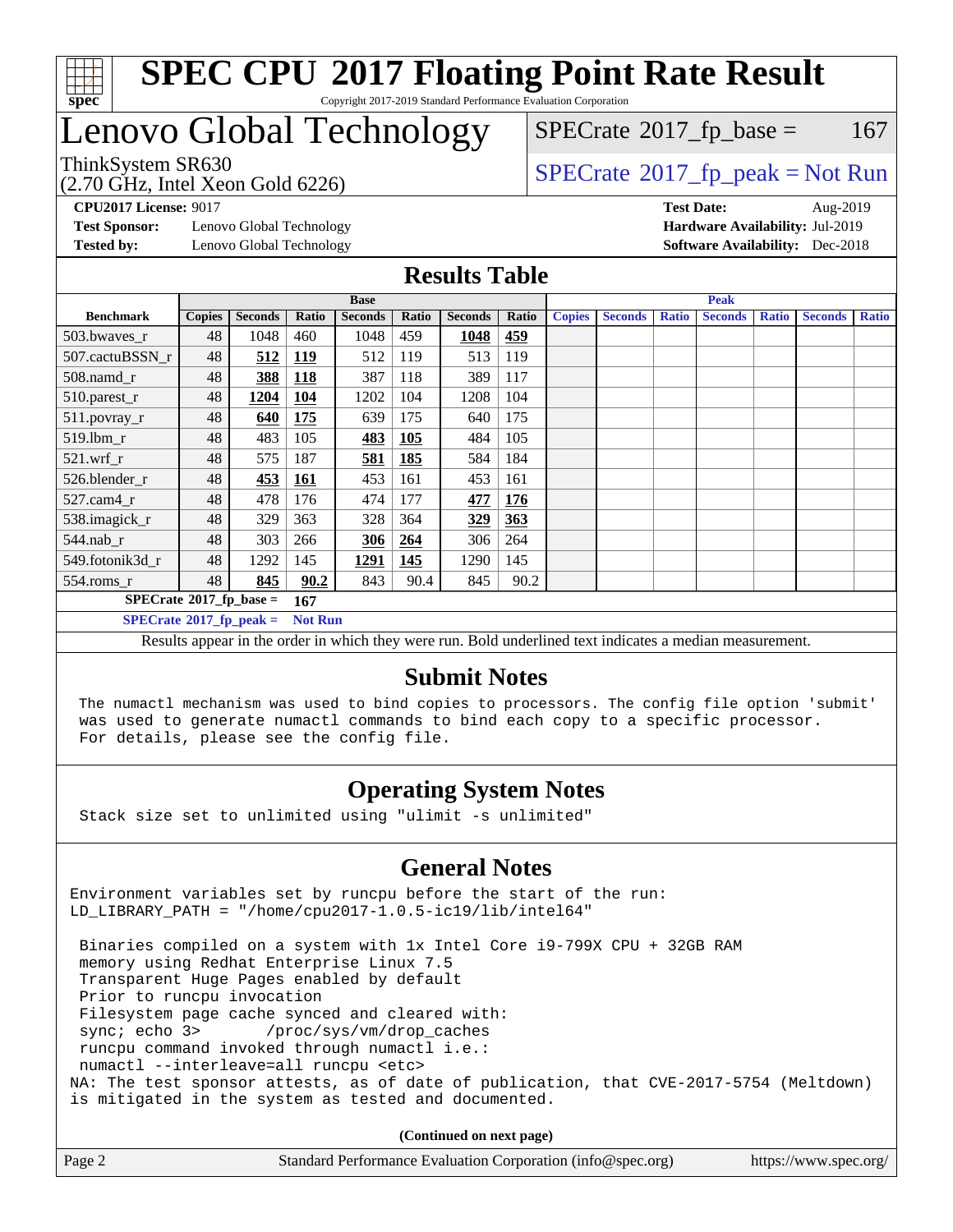

# **[SPEC CPU](http://www.spec.org/auto/cpu2017/Docs/result-fields.html#SPECCPU2017FloatingPointRateResult)[2017 Floating Point Rate Result](http://www.spec.org/auto/cpu2017/Docs/result-fields.html#SPECCPU2017FloatingPointRateResult)**

Copyright 2017-2019 Standard Performance Evaluation Corporation

Lenovo Global Technology

 $SPECTate$ <sup>®</sup>[2017\\_fp\\_base =](http://www.spec.org/auto/cpu2017/Docs/result-fields.html#SPECrate2017fpbase) 167

(2.70 GHz, Intel Xeon Gold 6226)

ThinkSystem SR630<br>  $SPECTR<sub>20.70</sub> C<sub>117</sub>$  Intel Year Cald 6226)<br> [SPECrate](http://www.spec.org/auto/cpu2017/Docs/result-fields.html#SPECrate2017fppeak)®[2017\\_fp\\_peak = N](http://www.spec.org/auto/cpu2017/Docs/result-fields.html#SPECrate2017fppeak)ot Run

**[Test Sponsor:](http://www.spec.org/auto/cpu2017/Docs/result-fields.html#TestSponsor)** Lenovo Global Technology **[Hardware Availability:](http://www.spec.org/auto/cpu2017/Docs/result-fields.html#HardwareAvailability)** Jul-2019 **[Tested by:](http://www.spec.org/auto/cpu2017/Docs/result-fields.html#Testedby)** Lenovo Global Technology **[Software Availability:](http://www.spec.org/auto/cpu2017/Docs/result-fields.html#SoftwareAvailability)** Dec-2018

**[CPU2017 License:](http://www.spec.org/auto/cpu2017/Docs/result-fields.html#CPU2017License)** 9017 **[Test Date:](http://www.spec.org/auto/cpu2017/Docs/result-fields.html#TestDate)** Aug-2019

### **[General Notes \(Continued\)](http://www.spec.org/auto/cpu2017/Docs/result-fields.html#GeneralNotes)**

Yes: The test sponsor attests, as of date of publication, that CVE-2017-5753 (Spectre variant 1) is mitigated in the system as tested and documented. Yes: The test sponsor attests, as of date of publication, that CVE-2017-5715 (Spectre variant 2) is mitigated in the system as tested and documented. Yes: The test sponsor attests, as of date of publication, that CVE-2018-3640 (Spectre variant 3a) is mitigated in the system as tested and documented. Yes: The test sponsor attests, as of date of publication, that CVE-2018-3639 (Spectre variant 4) is mitigated in the system as tested and documented.

## **[Platform Notes](http://www.spec.org/auto/cpu2017/Docs/result-fields.html#PlatformNotes)**

Page 3 Standard Performance Evaluation Corporation [\(info@spec.org\)](mailto:info@spec.org) <https://www.spec.org/> BIOS configuration: Choose Operating Mode set to Maximum Performance Choose Operating Mode set to Custom Mode C-States set to Legacy SNC set to Enable DCU Streamer Prefetcher set to Disable Trusted Execution Technology set to Enable Stale AtoS set to Enable LLC dead line alloc set to Disable Patrol Scrub set to Disable Sysinfo program /home/cpu2017-1.0.5-ic19/bin/sysinfo Rev: r5974 of 2018-05-19 9bcde8f2999c33d61f64985e45859ea9 running on linux-ptrp Thu Aug 22 07:24:11 2019 SUT (System Under Test) info as seen by some common utilities. For more information on this section, see <https://www.spec.org/cpu2017/Docs/config.html#sysinfo> From /proc/cpuinfo model name : Intel(R) Xeon(R) Gold 6226 CPU @ 2.70GHz 2 "physical id"s (chips) 48 "processors" cores, siblings (Caution: counting these is hw and system dependent. The following excerpts from /proc/cpuinfo might not be reliable. Use with caution.) cpu cores : 12 siblings : 24 physical 0: cores 0 2 3 4 5 8 9 10 11 12 13 14 physical 1: cores 0 2 3 5 6 8 9 10 11 12 13 14 From lscpu: Architecture: x86\_64 CPU op-mode(s): 32-bit, 64-bit Byte Order: Little Endian  $CPU(s):$  48 On-line CPU(s) list: 0-47 **(Continued on next page)**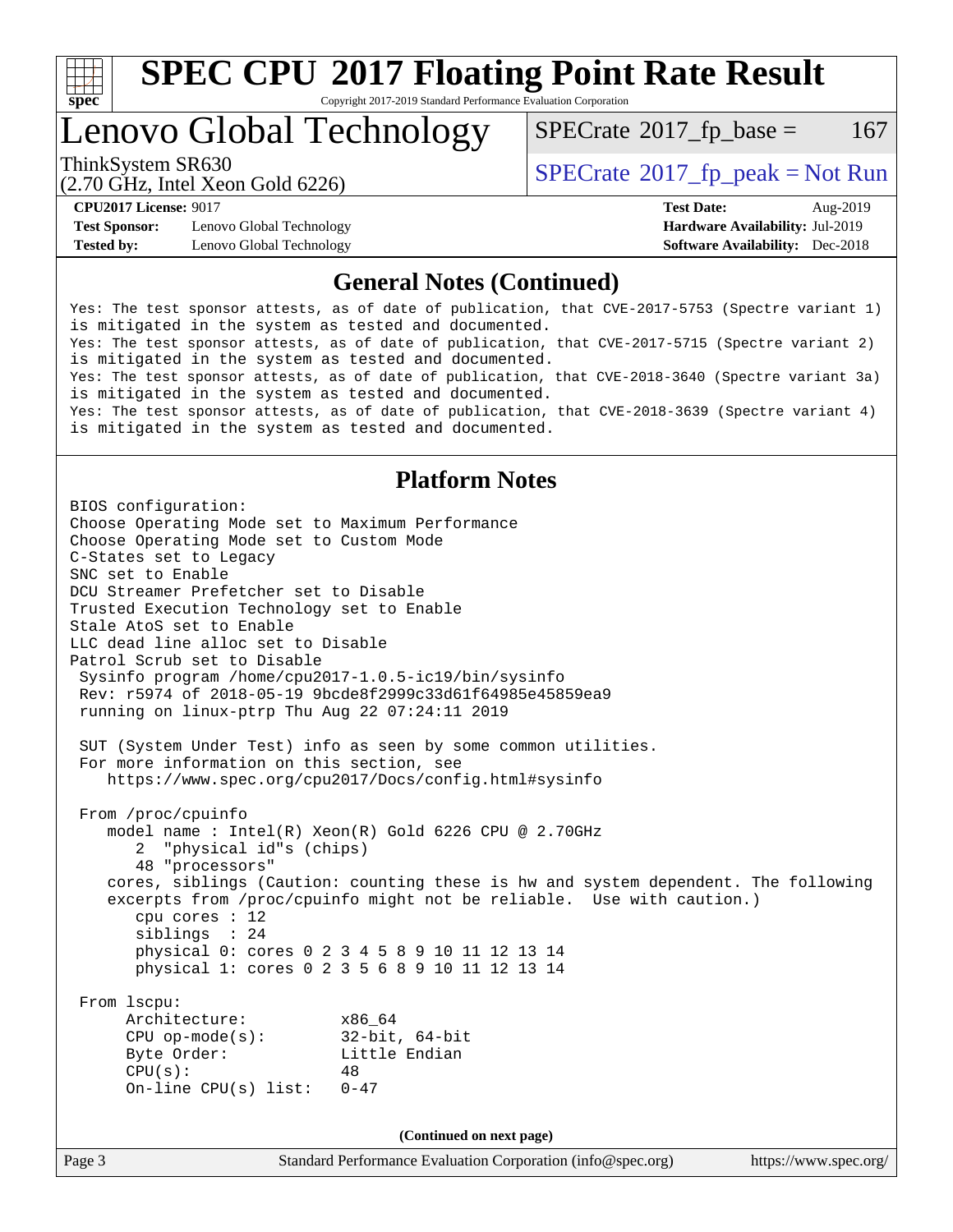

Lenovo Global Technology

 $SPECTate@2017_fp\_base = 167$ 

(2.70 GHz, Intel Xeon Gold 6226)

ThinkSystem SR630<br>  $(2.70 \text{ GHz}_{\text{1.1}})$  [SPECrate](http://www.spec.org/auto/cpu2017/Docs/result-fields.html#SPECrate2017fppeak)®[2017\\_fp\\_peak = N](http://www.spec.org/auto/cpu2017/Docs/result-fields.html#SPECrate2017fppeak)ot Run

**[CPU2017 License:](http://www.spec.org/auto/cpu2017/Docs/result-fields.html#CPU2017License)** 9017 **[Test Date:](http://www.spec.org/auto/cpu2017/Docs/result-fields.html#TestDate)** Aug-2019

**[Test Sponsor:](http://www.spec.org/auto/cpu2017/Docs/result-fields.html#TestSponsor)** Lenovo Global Technology **[Hardware Availability:](http://www.spec.org/auto/cpu2017/Docs/result-fields.html#HardwareAvailability)** Jul-2019 **[Tested by:](http://www.spec.org/auto/cpu2017/Docs/result-fields.html#Testedby)** Lenovo Global Technology **[Software Availability:](http://www.spec.org/auto/cpu2017/Docs/result-fields.html#SoftwareAvailability)** Dec-2018

**[Platform Notes \(Continued\)](http://www.spec.org/auto/cpu2017/Docs/result-fields.html#PlatformNotes)**

|  | Thread( $s$ ) per core:                                                                                                                                                                                                                                        | 2                                                                                   |  |  |  |  |
|--|----------------------------------------------------------------------------------------------------------------------------------------------------------------------------------------------------------------------------------------------------------------|-------------------------------------------------------------------------------------|--|--|--|--|
|  | $Core(s)$ per socket:                                                                                                                                                                                                                                          | 12                                                                                  |  |  |  |  |
|  | Socket(s):                                                                                                                                                                                                                                                     | $\overline{2}$                                                                      |  |  |  |  |
|  | NUMA $node(s)$ :                                                                                                                                                                                                                                               | $\overline{4}$                                                                      |  |  |  |  |
|  | Vendor ID:                                                                                                                                                                                                                                                     | GenuineIntel                                                                        |  |  |  |  |
|  | CPU family:                                                                                                                                                                                                                                                    | 6                                                                                   |  |  |  |  |
|  | Model:                                                                                                                                                                                                                                                         | 85                                                                                  |  |  |  |  |
|  | Model name:                                                                                                                                                                                                                                                    | $Intel(R)$ Xeon $(R)$ Gold 6226 CPU @ 2.70GHz                                       |  |  |  |  |
|  | Stepping:                                                                                                                                                                                                                                                      | 7                                                                                   |  |  |  |  |
|  | CPU MHz:                                                                                                                                                                                                                                                       | 2700.000                                                                            |  |  |  |  |
|  | $CPU$ $max$ $MHz$ :                                                                                                                                                                                                                                            | 3700.0000                                                                           |  |  |  |  |
|  | CPU min MHz:                                                                                                                                                                                                                                                   | 1200.0000                                                                           |  |  |  |  |
|  | BogoMIPS:                                                                                                                                                                                                                                                      | 5400.00                                                                             |  |  |  |  |
|  | Virtualization:                                                                                                                                                                                                                                                | $VT - x$                                                                            |  |  |  |  |
|  | L1d cache:                                                                                                                                                                                                                                                     | 32K                                                                                 |  |  |  |  |
|  | Lli cache:                                                                                                                                                                                                                                                     | 32K                                                                                 |  |  |  |  |
|  | $L2$ cache:                                                                                                                                                                                                                                                    | 1024K                                                                               |  |  |  |  |
|  | $L3$ cache:                                                                                                                                                                                                                                                    | 19712K                                                                              |  |  |  |  |
|  | NUMA $node0$ $CPU(s):$                                                                                                                                                                                                                                         | $0-2, 5-7, 24-26, 29-31$                                                            |  |  |  |  |
|  | NUMA $node1$ $CPU(s):$                                                                                                                                                                                                                                         | 3, 4, 8-11, 27, 28, 32-35                                                           |  |  |  |  |
|  | NUMA $node2$ $CPU(s):$                                                                                                                                                                                                                                         | 12-14,17-19,36-38,41-43                                                             |  |  |  |  |
|  | NUMA node3 CPU(s):                                                                                                                                                                                                                                             | $15, 16, 20 - 23, 39, 40, 44 - 47$                                                  |  |  |  |  |
|  | Flags:                                                                                                                                                                                                                                                         | fpu vme de pse tsc msr pae mce cx8 apic sep mtrr pge mca cmov                       |  |  |  |  |
|  |                                                                                                                                                                                                                                                                | pat pse36 clflush dts acpi mmx fxsr sse sse2 ss ht tm pbe syscall nx pdpe1gb rdtscp |  |  |  |  |
|  |                                                                                                                                                                                                                                                                | lm constant_tsc art arch_perfmon pebs bts rep_good nopl xtopology nonstop_tsc cpuid |  |  |  |  |
|  |                                                                                                                                                                                                                                                                | aperfmperf pni pclmulqdq dtes64 monitor ds_cpl vmx smx est tm2 ssse3 sdbg fma cx16  |  |  |  |  |
|  |                                                                                                                                                                                                                                                                | xtpr pdcm pcid dca sse4_1 sse4_2 x2apic movbe popcnt tsc_deadline_timer aes xsave   |  |  |  |  |
|  |                                                                                                                                                                                                                                                                | avx f16c rdrand lahf_lm abm 3dnowprefetch cpuid_fault epb cat_13 cdp_13             |  |  |  |  |
|  | invpcid_single intel_ppin ssbd mba ibrs ibpb stibp tpr_shadow vnmi flexpriority ept<br>vpid fsgsbase tsc_adjust bmil hle avx2 smep bmi2 erms invpcid rtm cqm mpx rdt_a<br>avx512f avx512dq rdseed adx smap clflushopt clwb intel_pt avx512cd avx512bw avx512vl |                                                                                     |  |  |  |  |
|  |                                                                                                                                                                                                                                                                |                                                                                     |  |  |  |  |
|  |                                                                                                                                                                                                                                                                |                                                                                     |  |  |  |  |
|  |                                                                                                                                                                                                                                                                | xsaveopt xsavec xgetbvl xsaves cqm_llc cqm_occup_llc cqm_mbm_total cqm_mbm_local    |  |  |  |  |
|  |                                                                                                                                                                                                                                                                | dtherm ida arat pln pts pku ospke avx512_vnni flush_lld arch_capabilities           |  |  |  |  |
|  |                                                                                                                                                                                                                                                                |                                                                                     |  |  |  |  |
|  | /proc/cpuinfo cache data                                                                                                                                                                                                                                       |                                                                                     |  |  |  |  |
|  | cache size : $19712$ KB                                                                                                                                                                                                                                        |                                                                                     |  |  |  |  |
|  |                                                                                                                                                                                                                                                                |                                                                                     |  |  |  |  |

 From numactl --hardware WARNING: a numactl 'node' might or might not correspond to a physical chip. available: 4 nodes (0-3) node 0 cpus: 0 1 2 5 6 7 24 25 26 29 30 31 node 0 size: 96367 MB node 0 free: 95615 MB node 1 cpus: 3 4 8 9 10 11 27 28 32 33 34 35 node 1 size: 96726 MB node 1 free: 96267 MB node 2 cpus: 12 13 14 17 18 19 36 37 38 41 42 43

**(Continued on next page)**

Page 4 Standard Performance Evaluation Corporation [\(info@spec.org\)](mailto:info@spec.org) <https://www.spec.org/>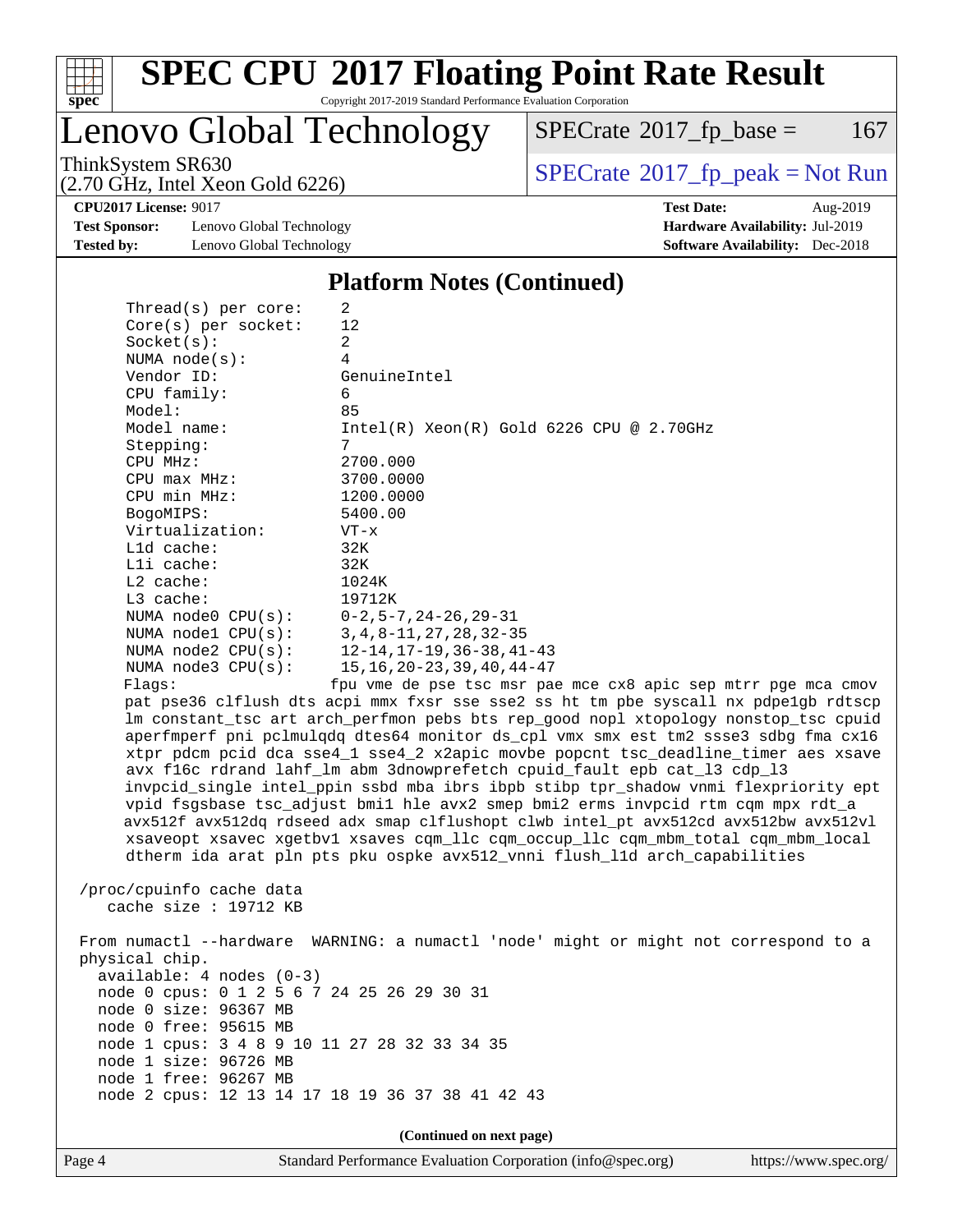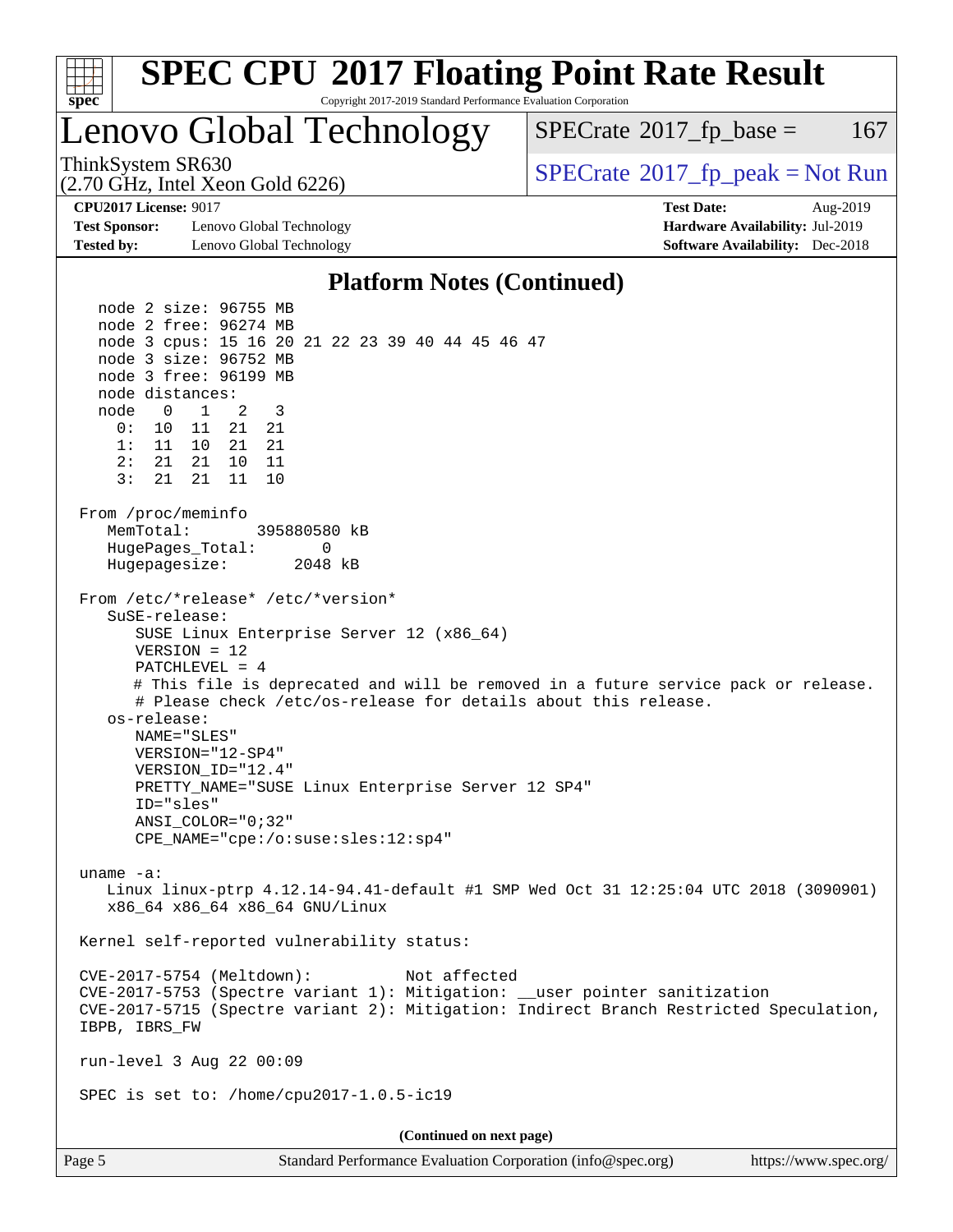

# Lenovo Global Technology

 $SPECTate$ <sup>®</sup>[2017\\_fp\\_base =](http://www.spec.org/auto/cpu2017/Docs/result-fields.html#SPECrate2017fpbase) 167

(2.70 GHz, Intel Xeon Gold 6226)

ThinkSystem SR630<br>  $SPECTR_{12}$  [SPECrate](http://www.spec.org/auto/cpu2017/Docs/result-fields.html#SPECrate2017fppeak)®[2017\\_fp\\_peak = N](http://www.spec.org/auto/cpu2017/Docs/result-fields.html#SPECrate2017fppeak)ot Run

**[Test Sponsor:](http://www.spec.org/auto/cpu2017/Docs/result-fields.html#TestSponsor)** Lenovo Global Technology **[Hardware Availability:](http://www.spec.org/auto/cpu2017/Docs/result-fields.html#HardwareAvailability)** Jul-2019 **[Tested by:](http://www.spec.org/auto/cpu2017/Docs/result-fields.html#Testedby)** Lenovo Global Technology **[Software Availability:](http://www.spec.org/auto/cpu2017/Docs/result-fields.html#SoftwareAvailability)** Dec-2018

**[CPU2017 License:](http://www.spec.org/auto/cpu2017/Docs/result-fields.html#CPU2017License)** 9017 **[Test Date:](http://www.spec.org/auto/cpu2017/Docs/result-fields.html#TestDate)** Aug-2019

### **[Platform Notes \(Continued\)](http://www.spec.org/auto/cpu2017/Docs/result-fields.html#PlatformNotes)**

| Filesystem |                               |  |  | Type Size Used Avail Use% Mounted on |  |
|------------|-------------------------------|--|--|--------------------------------------|--|
| /dev/sdb2  | btrfs 744G 62G 681G 9% / home |  |  |                                      |  |

 Additional information from dmidecode follows. WARNING: Use caution when you interpret this section. The 'dmidecode' program reads system data which is "intended to allow hardware to be accurately determined", but the intent may not be met, as there are frequent changes to hardware, firmware, and the "DMTF SMBIOS" standard.

 BIOS Lenovo -[IVE141E-2.30]- 07/02/2019 Memory: 24x Samsung M393A2K43CB2-CVF 16 GB 2 rank 2933

(End of data from sysinfo program)

# **[Compiler Version Notes](http://www.spec.org/auto/cpu2017/Docs/result-fields.html#CompilerVersionNotes)**

Page 6 Standard Performance Evaluation Corporation [\(info@spec.org\)](mailto:info@spec.org) <https://www.spec.org/> ============================================================================== C  $| 519.1bm_r(base) 538.imagick_r(base) 544.nab_r(base)$ ------------------------------------------------------------------------------ Intel(R) C Intel(R) 64 Compiler for applications running on Intel(R)  $64$ , Version 19.0.0.117 Build 20180804 Copyright (C) 1985-2018 Intel Corporation. All rights reserved. ------------------------------------------------------------------------------ ==============================================================================  $C++$  | 508.namd  $r(base)$  510.parest  $r(base)$ ------------------------------------------------------------------------------ Intel(R)  $C++$  Intel(R) 64 Compiler for applications running on Intel(R) 64, Version 19.0.0.117 Build 20180804 Copyright (C) 1985-2018 Intel Corporation. All rights reserved. ------------------------------------------------------------------------------ ==============================================================================  $C++$ , C  $\vert$  511.povray\_r(base) 526.blender\_r(base) ------------------------------------------------------------------------------ Intel(R) C++ Intel(R) 64 Compiler for applications running on Intel(R) 64, Version 19.0.0.117 Build 20180804 Copyright (C) 1985-2018 Intel Corporation. All rights reserved. Intel(R) C Intel(R) 64 Compiler for applications running on Intel(R)  $64$ , Version 19.0.0.117 Build 20180804 Copyright (C) 1985-2018 Intel Corporation. All rights reserved. ------------------------------------------------------------------------------ ============================================================================== C++, C, Fortran | 507.cactuBSSN\_r(base) ------------------------------------------------------------------------------ Intel(R)  $C++$  Intel(R) 64 Compiler for applications running on Intel(R) 64, **(Continued on next page)**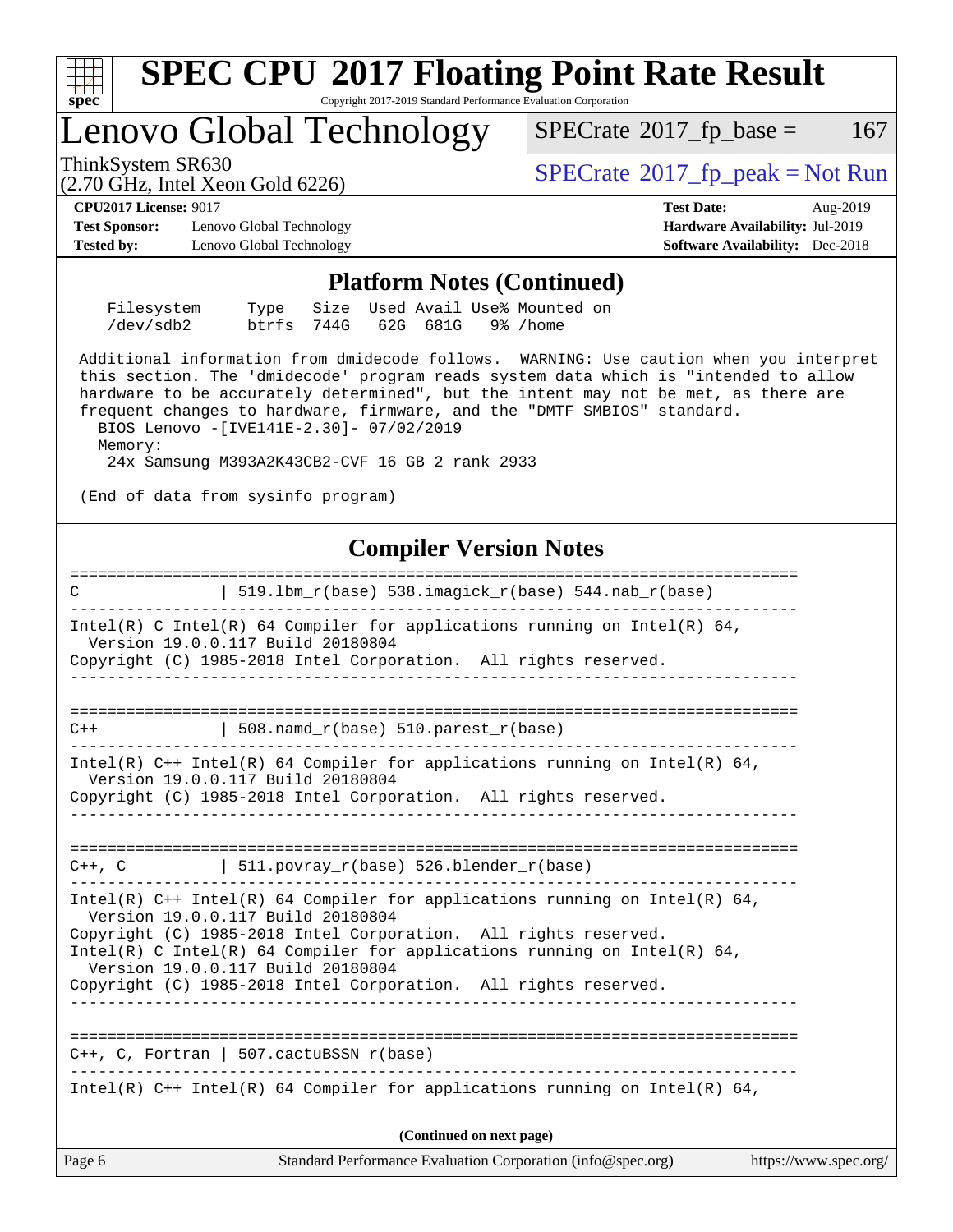

# **[SPEC CPU](http://www.spec.org/auto/cpu2017/Docs/result-fields.html#SPECCPU2017FloatingPointRateResult)[2017 Floating Point Rate Result](http://www.spec.org/auto/cpu2017/Docs/result-fields.html#SPECCPU2017FloatingPointRateResult)**

Copyright 2017-2019 Standard Performance Evaluation Corporation

# Lenovo Global Technology

 $SPECTate@2017_fp\_base = 167$ 

(2.70 GHz, Intel Xeon Gold 6226)

ThinkSystem SR630<br>  $(2.70 \text{ GHz}_{\text{1.1}})$  [SPECrate](http://www.spec.org/auto/cpu2017/Docs/result-fields.html#SPECrate2017fppeak)®[2017\\_fp\\_peak = N](http://www.spec.org/auto/cpu2017/Docs/result-fields.html#SPECrate2017fppeak)ot Run

**[Test Sponsor:](http://www.spec.org/auto/cpu2017/Docs/result-fields.html#TestSponsor)** Lenovo Global Technology **[Hardware Availability:](http://www.spec.org/auto/cpu2017/Docs/result-fields.html#HardwareAvailability)** Jul-2019 **[Tested by:](http://www.spec.org/auto/cpu2017/Docs/result-fields.html#Testedby)** Lenovo Global Technology **[Software Availability:](http://www.spec.org/auto/cpu2017/Docs/result-fields.html#SoftwareAvailability)** Dec-2018

**[CPU2017 License:](http://www.spec.org/auto/cpu2017/Docs/result-fields.html#CPU2017License)** 9017 **[Test Date:](http://www.spec.org/auto/cpu2017/Docs/result-fields.html#TestDate)** Aug-2019

## **[Compiler Version Notes \(Continued\)](http://www.spec.org/auto/cpu2017/Docs/result-fields.html#CompilerVersionNotes)**

| Version 19.0.0.117 Build 20180804<br>Copyright (C) 1985-2018 Intel Corporation. All rights reserved.<br>Intel(R) C Intel(R) 64 Compiler for applications running on Intel(R) 64,<br>Version 19.0.0.117 Build 20180804<br>Copyright (C) 1985-2018 Intel Corporation. All rights reserved.<br>Intel(R) Fortran Intel(R) 64 Compiler for applications running on Intel(R)<br>64, Version 19.0.0.117 Build 20180804<br>Copyright (C) 1985-2018 Intel Corporation. All rights reserved. |  |  |  |  |  |
|------------------------------------------------------------------------------------------------------------------------------------------------------------------------------------------------------------------------------------------------------------------------------------------------------------------------------------------------------------------------------------------------------------------------------------------------------------------------------------|--|--|--|--|--|
| Fortran 		   503.bwaves_r(base) 549.fotonik3d_r(base) 554.roms_r(base)                                                                                                                                                                                                                                                                                                                                                                                                             |  |  |  |  |  |
|                                                                                                                                                                                                                                                                                                                                                                                                                                                                                    |  |  |  |  |  |
| $Intel(R)$ Fortran Intel(R) 64 Compiler for applications running on Intel(R)<br>64, Version 19.0.0.117 Build 20180804                                                                                                                                                                                                                                                                                                                                                              |  |  |  |  |  |
| Copyright (C) 1985-2018 Intel Corporation. All rights reserved.<br>______________                                                                                                                                                                                                                                                                                                                                                                                                  |  |  |  |  |  |
|                                                                                                                                                                                                                                                                                                                                                                                                                                                                                    |  |  |  |  |  |
| Fortran, $C = \vert 521. \text{wrf } r(\text{base})$ 527.cam4 $r(\text{base})$                                                                                                                                                                                                                                                                                                                                                                                                     |  |  |  |  |  |
| Intel(R) Fortran Intel(R) 64 Compiler for applications running on Intel(R)<br>64, Version 19.0.0.117 Build 20180804<br>Copyright (C) 1985-2018 Intel Corporation. All rights reserved.<br>Intel(R) C Intel(R) 64 Compiler for applications running on Intel(R) 64,<br>Version 19.0.0.117 Build 20180804                                                                                                                                                                            |  |  |  |  |  |
| Copyright (C) 1985-2018 Intel Corporation. All rights reserved.                                                                                                                                                                                                                                                                                                                                                                                                                    |  |  |  |  |  |

# **[Base Compiler Invocation](http://www.spec.org/auto/cpu2017/Docs/result-fields.html#BaseCompilerInvocation)**

[C benchmarks](http://www.spec.org/auto/cpu2017/Docs/result-fields.html#Cbenchmarks): [icc -m64 -std=c11](http://www.spec.org/cpu2017/results/res2019q3/cpu2017-20190902-17424.flags.html#user_CCbase_intel_icc_64bit_c11_33ee0cdaae7deeeab2a9725423ba97205ce30f63b9926c2519791662299b76a0318f32ddfffdc46587804de3178b4f9328c46fa7c2b0cd779d7a61945c91cd35)

|           | $C_{++}$ benchmarks: |
|-----------|----------------------|
| icpc -m64 |                      |

[Fortran benchmarks](http://www.spec.org/auto/cpu2017/Docs/result-fields.html#Fortranbenchmarks): [ifort -m64](http://www.spec.org/cpu2017/results/res2019q3/cpu2017-20190902-17424.flags.html#user_FCbase_intel_ifort_64bit_24f2bb282fbaeffd6157abe4f878425411749daecae9a33200eee2bee2fe76f3b89351d69a8130dd5949958ce389cf37ff59a95e7a40d588e8d3a57e0c3fd751)

[Benchmarks using both Fortran and C](http://www.spec.org/auto/cpu2017/Docs/result-fields.html#BenchmarksusingbothFortranandC): [ifort -m64](http://www.spec.org/cpu2017/results/res2019q3/cpu2017-20190902-17424.flags.html#user_CC_FCbase_intel_ifort_64bit_24f2bb282fbaeffd6157abe4f878425411749daecae9a33200eee2bee2fe76f3b89351d69a8130dd5949958ce389cf37ff59a95e7a40d588e8d3a57e0c3fd751) [icc -m64 -std=c11](http://www.spec.org/cpu2017/results/res2019q3/cpu2017-20190902-17424.flags.html#user_CC_FCbase_intel_icc_64bit_c11_33ee0cdaae7deeeab2a9725423ba97205ce30f63b9926c2519791662299b76a0318f32ddfffdc46587804de3178b4f9328c46fa7c2b0cd779d7a61945c91cd35)

[Benchmarks using both C and C++](http://www.spec.org/auto/cpu2017/Docs/result-fields.html#BenchmarksusingbothCandCXX): [icpc -m64](http://www.spec.org/cpu2017/results/res2019q3/cpu2017-20190902-17424.flags.html#user_CC_CXXbase_intel_icpc_64bit_4ecb2543ae3f1412ef961e0650ca070fec7b7afdcd6ed48761b84423119d1bf6bdf5cad15b44d48e7256388bc77273b966e5eb805aefd121eb22e9299b2ec9d9) [icc -m64 -std=c11](http://www.spec.org/cpu2017/results/res2019q3/cpu2017-20190902-17424.flags.html#user_CC_CXXbase_intel_icc_64bit_c11_33ee0cdaae7deeeab2a9725423ba97205ce30f63b9926c2519791662299b76a0318f32ddfffdc46587804de3178b4f9328c46fa7c2b0cd779d7a61945c91cd35)

**(Continued on next page)**

Page 7 Standard Performance Evaluation Corporation [\(info@spec.org\)](mailto:info@spec.org) <https://www.spec.org/>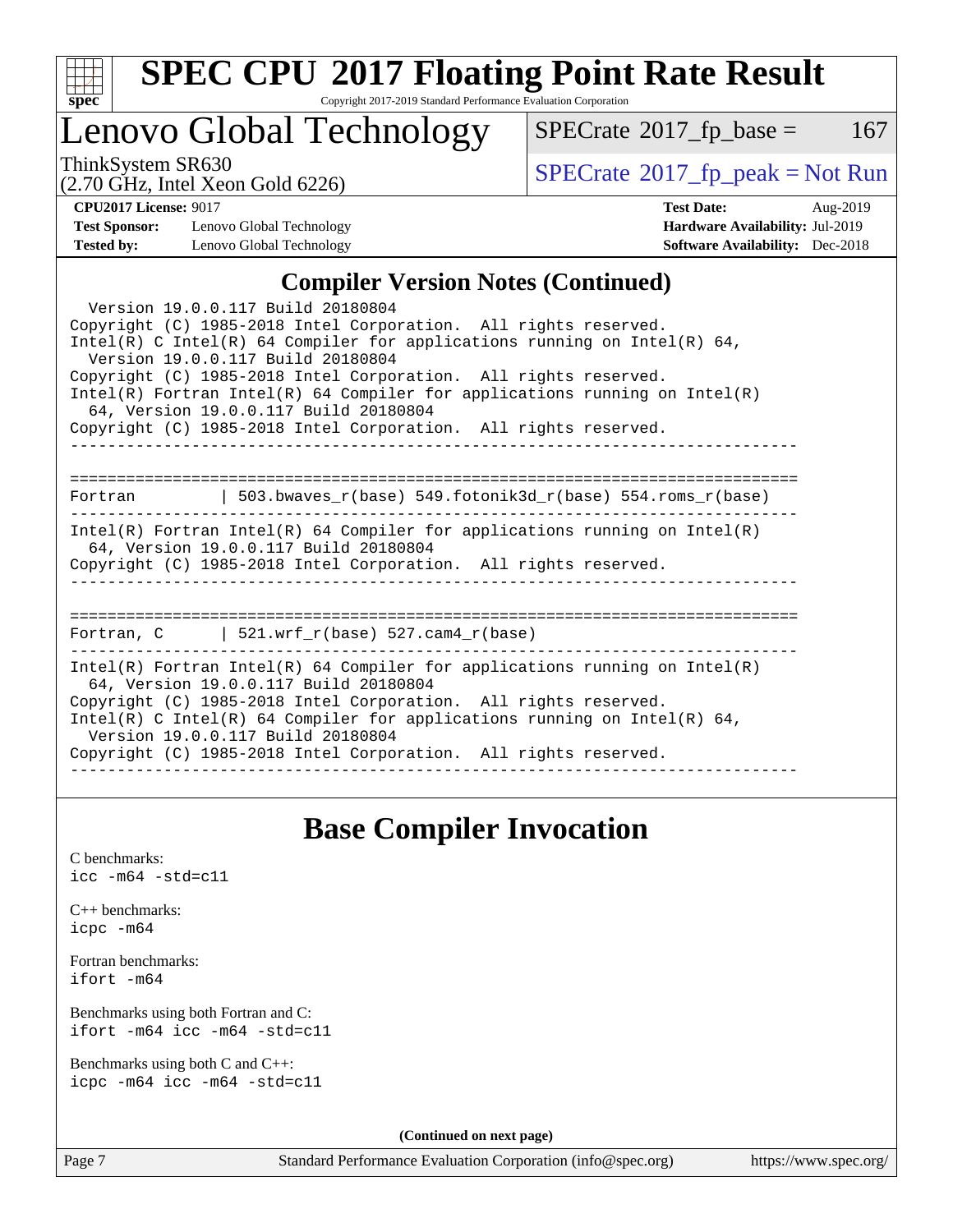

# Lenovo Global Technology

 $SPECTate$ <sup>®</sup>[2017\\_fp\\_base =](http://www.spec.org/auto/cpu2017/Docs/result-fields.html#SPECrate2017fpbase) 167

(2.70 GHz, Intel Xeon Gold 6226)

ThinkSystem SR630<br>  $(2.70 \text{ GHz}_{\text{1.1}})$  [SPECrate](http://www.spec.org/auto/cpu2017/Docs/result-fields.html#SPECrate2017fppeak)®[2017\\_fp\\_peak = N](http://www.spec.org/auto/cpu2017/Docs/result-fields.html#SPECrate2017fppeak)ot Run

**[Test Sponsor:](http://www.spec.org/auto/cpu2017/Docs/result-fields.html#TestSponsor)** Lenovo Global Technology **[Hardware Availability:](http://www.spec.org/auto/cpu2017/Docs/result-fields.html#HardwareAvailability)** Jul-2019 **[Tested by:](http://www.spec.org/auto/cpu2017/Docs/result-fields.html#Testedby)** Lenovo Global Technology **[Software Availability:](http://www.spec.org/auto/cpu2017/Docs/result-fields.html#SoftwareAvailability)** Dec-2018

**[CPU2017 License:](http://www.spec.org/auto/cpu2017/Docs/result-fields.html#CPU2017License)** 9017 **[Test Date:](http://www.spec.org/auto/cpu2017/Docs/result-fields.html#TestDate)** Aug-2019

# **[Base Compiler Invocation \(Continued\)](http://www.spec.org/auto/cpu2017/Docs/result-fields.html#BaseCompilerInvocation)**

[Benchmarks using Fortran, C, and C++:](http://www.spec.org/auto/cpu2017/Docs/result-fields.html#BenchmarksusingFortranCandCXX) [icpc -m64](http://www.spec.org/cpu2017/results/res2019q3/cpu2017-20190902-17424.flags.html#user_CC_CXX_FCbase_intel_icpc_64bit_4ecb2543ae3f1412ef961e0650ca070fec7b7afdcd6ed48761b84423119d1bf6bdf5cad15b44d48e7256388bc77273b966e5eb805aefd121eb22e9299b2ec9d9) [icc -m64 -std=c11](http://www.spec.org/cpu2017/results/res2019q3/cpu2017-20190902-17424.flags.html#user_CC_CXX_FCbase_intel_icc_64bit_c11_33ee0cdaae7deeeab2a9725423ba97205ce30f63b9926c2519791662299b76a0318f32ddfffdc46587804de3178b4f9328c46fa7c2b0cd779d7a61945c91cd35) [ifort -m64](http://www.spec.org/cpu2017/results/res2019q3/cpu2017-20190902-17424.flags.html#user_CC_CXX_FCbase_intel_ifort_64bit_24f2bb282fbaeffd6157abe4f878425411749daecae9a33200eee2bee2fe76f3b89351d69a8130dd5949958ce389cf37ff59a95e7a40d588e8d3a57e0c3fd751)

# **[Base Portability Flags](http://www.spec.org/auto/cpu2017/Docs/result-fields.html#BasePortabilityFlags)**

 503.bwaves\_r: [-DSPEC\\_LP64](http://www.spec.org/cpu2017/results/res2019q3/cpu2017-20190902-17424.flags.html#suite_basePORTABILITY503_bwaves_r_DSPEC_LP64) 507.cactuBSSN\_r: [-DSPEC\\_LP64](http://www.spec.org/cpu2017/results/res2019q3/cpu2017-20190902-17424.flags.html#suite_basePORTABILITY507_cactuBSSN_r_DSPEC_LP64) 508.namd\_r: [-DSPEC\\_LP64](http://www.spec.org/cpu2017/results/res2019q3/cpu2017-20190902-17424.flags.html#suite_basePORTABILITY508_namd_r_DSPEC_LP64) 510.parest\_r: [-DSPEC\\_LP64](http://www.spec.org/cpu2017/results/res2019q3/cpu2017-20190902-17424.flags.html#suite_basePORTABILITY510_parest_r_DSPEC_LP64) 511.povray\_r: [-DSPEC\\_LP64](http://www.spec.org/cpu2017/results/res2019q3/cpu2017-20190902-17424.flags.html#suite_basePORTABILITY511_povray_r_DSPEC_LP64) 519.lbm\_r: [-DSPEC\\_LP64](http://www.spec.org/cpu2017/results/res2019q3/cpu2017-20190902-17424.flags.html#suite_basePORTABILITY519_lbm_r_DSPEC_LP64) 521.wrf\_r: [-DSPEC\\_LP64](http://www.spec.org/cpu2017/results/res2019q3/cpu2017-20190902-17424.flags.html#suite_basePORTABILITY521_wrf_r_DSPEC_LP64) [-DSPEC\\_CASE\\_FLAG](http://www.spec.org/cpu2017/results/res2019q3/cpu2017-20190902-17424.flags.html#b521.wrf_r_baseCPORTABILITY_DSPEC_CASE_FLAG) [-convert big\\_endian](http://www.spec.org/cpu2017/results/res2019q3/cpu2017-20190902-17424.flags.html#user_baseFPORTABILITY521_wrf_r_convert_big_endian_c3194028bc08c63ac5d04de18c48ce6d347e4e562e8892b8bdbdc0214820426deb8554edfa529a3fb25a586e65a3d812c835984020483e7e73212c4d31a38223) 526.blender\_r: [-DSPEC\\_LP64](http://www.spec.org/cpu2017/results/res2019q3/cpu2017-20190902-17424.flags.html#suite_basePORTABILITY526_blender_r_DSPEC_LP64) [-DSPEC\\_LINUX](http://www.spec.org/cpu2017/results/res2019q3/cpu2017-20190902-17424.flags.html#b526.blender_r_baseCPORTABILITY_DSPEC_LINUX) [-funsigned-char](http://www.spec.org/cpu2017/results/res2019q3/cpu2017-20190902-17424.flags.html#user_baseCPORTABILITY526_blender_r_force_uchar_40c60f00ab013830e2dd6774aeded3ff59883ba5a1fc5fc14077f794d777847726e2a5858cbc7672e36e1b067e7e5c1d9a74f7176df07886a243d7cc18edfe67) 527.cam4\_r: [-DSPEC\\_LP64](http://www.spec.org/cpu2017/results/res2019q3/cpu2017-20190902-17424.flags.html#suite_basePORTABILITY527_cam4_r_DSPEC_LP64) [-DSPEC\\_CASE\\_FLAG](http://www.spec.org/cpu2017/results/res2019q3/cpu2017-20190902-17424.flags.html#b527.cam4_r_baseCPORTABILITY_DSPEC_CASE_FLAG) 538.imagick\_r: [-DSPEC\\_LP64](http://www.spec.org/cpu2017/results/res2019q3/cpu2017-20190902-17424.flags.html#suite_basePORTABILITY538_imagick_r_DSPEC_LP64) 544.nab\_r: [-DSPEC\\_LP64](http://www.spec.org/cpu2017/results/res2019q3/cpu2017-20190902-17424.flags.html#suite_basePORTABILITY544_nab_r_DSPEC_LP64) 549.fotonik3d\_r: [-DSPEC\\_LP64](http://www.spec.org/cpu2017/results/res2019q3/cpu2017-20190902-17424.flags.html#suite_basePORTABILITY549_fotonik3d_r_DSPEC_LP64) 554.roms\_r: [-DSPEC\\_LP64](http://www.spec.org/cpu2017/results/res2019q3/cpu2017-20190902-17424.flags.html#suite_basePORTABILITY554_roms_r_DSPEC_LP64)

# **[Base Optimization Flags](http://www.spec.org/auto/cpu2017/Docs/result-fields.html#BaseOptimizationFlags)**

[C benchmarks](http://www.spec.org/auto/cpu2017/Docs/result-fields.html#Cbenchmarks):

[-xCORE-AVX512](http://www.spec.org/cpu2017/results/res2019q3/cpu2017-20190902-17424.flags.html#user_CCbase_f-xCORE-AVX512) [-ipo](http://www.spec.org/cpu2017/results/res2019q3/cpu2017-20190902-17424.flags.html#user_CCbase_f-ipo) [-O3](http://www.spec.org/cpu2017/results/res2019q3/cpu2017-20190902-17424.flags.html#user_CCbase_f-O3) [-no-prec-div](http://www.spec.org/cpu2017/results/res2019q3/cpu2017-20190902-17424.flags.html#user_CCbase_f-no-prec-div) [-qopt-prefetch](http://www.spec.org/cpu2017/results/res2019q3/cpu2017-20190902-17424.flags.html#user_CCbase_f-qopt-prefetch) [-ffinite-math-only](http://www.spec.org/cpu2017/results/res2019q3/cpu2017-20190902-17424.flags.html#user_CCbase_f_finite_math_only_cb91587bd2077682c4b38af759c288ed7c732db004271a9512da14a4f8007909a5f1427ecbf1a0fb78ff2a814402c6114ac565ca162485bbcae155b5e4258871) [-qopt-mem-layout-trans=3](http://www.spec.org/cpu2017/results/res2019q3/cpu2017-20190902-17424.flags.html#user_CCbase_f-qopt-mem-layout-trans_de80db37974c74b1f0e20d883f0b675c88c3b01e9d123adea9b28688d64333345fb62bc4a798493513fdb68f60282f9a726aa07f478b2f7113531aecce732043)

[C++ benchmarks:](http://www.spec.org/auto/cpu2017/Docs/result-fields.html#CXXbenchmarks) [-xCORE-AVX512](http://www.spec.org/cpu2017/results/res2019q3/cpu2017-20190902-17424.flags.html#user_CXXbase_f-xCORE-AVX512) [-ipo](http://www.spec.org/cpu2017/results/res2019q3/cpu2017-20190902-17424.flags.html#user_CXXbase_f-ipo) [-O3](http://www.spec.org/cpu2017/results/res2019q3/cpu2017-20190902-17424.flags.html#user_CXXbase_f-O3) [-no-prec-div](http://www.spec.org/cpu2017/results/res2019q3/cpu2017-20190902-17424.flags.html#user_CXXbase_f-no-prec-div) [-qopt-prefetch](http://www.spec.org/cpu2017/results/res2019q3/cpu2017-20190902-17424.flags.html#user_CXXbase_f-qopt-prefetch) [-ffinite-math-only](http://www.spec.org/cpu2017/results/res2019q3/cpu2017-20190902-17424.flags.html#user_CXXbase_f_finite_math_only_cb91587bd2077682c4b38af759c288ed7c732db004271a9512da14a4f8007909a5f1427ecbf1a0fb78ff2a814402c6114ac565ca162485bbcae155b5e4258871) [-qopt-mem-layout-trans=3](http://www.spec.org/cpu2017/results/res2019q3/cpu2017-20190902-17424.flags.html#user_CXXbase_f-qopt-mem-layout-trans_de80db37974c74b1f0e20d883f0b675c88c3b01e9d123adea9b28688d64333345fb62bc4a798493513fdb68f60282f9a726aa07f478b2f7113531aecce732043)

[Fortran benchmarks](http://www.spec.org/auto/cpu2017/Docs/result-fields.html#Fortranbenchmarks):

[-xCORE-AVX512](http://www.spec.org/cpu2017/results/res2019q3/cpu2017-20190902-17424.flags.html#user_FCbase_f-xCORE-AVX512) [-ipo](http://www.spec.org/cpu2017/results/res2019q3/cpu2017-20190902-17424.flags.html#user_FCbase_f-ipo) [-O3](http://www.spec.org/cpu2017/results/res2019q3/cpu2017-20190902-17424.flags.html#user_FCbase_f-O3) [-no-prec-div](http://www.spec.org/cpu2017/results/res2019q3/cpu2017-20190902-17424.flags.html#user_FCbase_f-no-prec-div) [-qopt-prefetch](http://www.spec.org/cpu2017/results/res2019q3/cpu2017-20190902-17424.flags.html#user_FCbase_f-qopt-prefetch) [-ffinite-math-only](http://www.spec.org/cpu2017/results/res2019q3/cpu2017-20190902-17424.flags.html#user_FCbase_f_finite_math_only_cb91587bd2077682c4b38af759c288ed7c732db004271a9512da14a4f8007909a5f1427ecbf1a0fb78ff2a814402c6114ac565ca162485bbcae155b5e4258871) [-qopt-mem-layout-trans=3](http://www.spec.org/cpu2017/results/res2019q3/cpu2017-20190902-17424.flags.html#user_FCbase_f-qopt-mem-layout-trans_de80db37974c74b1f0e20d883f0b675c88c3b01e9d123adea9b28688d64333345fb62bc4a798493513fdb68f60282f9a726aa07f478b2f7113531aecce732043) [-auto](http://www.spec.org/cpu2017/results/res2019q3/cpu2017-20190902-17424.flags.html#user_FCbase_f-auto) [-nostandard-realloc-lhs](http://www.spec.org/cpu2017/results/res2019q3/cpu2017-20190902-17424.flags.html#user_FCbase_f_2003_std_realloc_82b4557e90729c0f113870c07e44d33d6f5a304b4f63d4c15d2d0f1fab99f5daaed73bdb9275d9ae411527f28b936061aa8b9c8f2d63842963b95c9dd6426b8a) [-align array32byte](http://www.spec.org/cpu2017/results/res2019q3/cpu2017-20190902-17424.flags.html#user_FCbase_align_array32byte_b982fe038af199962ba9a80c053b8342c548c85b40b8e86eb3cc33dee0d7986a4af373ac2d51c3f7cf710a18d62fdce2948f201cd044323541f22fc0fffc51b6)

[Benchmarks using both Fortran and C](http://www.spec.org/auto/cpu2017/Docs/result-fields.html#BenchmarksusingbothFortranandC):

[-xCORE-AVX512](http://www.spec.org/cpu2017/results/res2019q3/cpu2017-20190902-17424.flags.html#user_CC_FCbase_f-xCORE-AVX512) [-ipo](http://www.spec.org/cpu2017/results/res2019q3/cpu2017-20190902-17424.flags.html#user_CC_FCbase_f-ipo) [-O3](http://www.spec.org/cpu2017/results/res2019q3/cpu2017-20190902-17424.flags.html#user_CC_FCbase_f-O3) [-no-prec-div](http://www.spec.org/cpu2017/results/res2019q3/cpu2017-20190902-17424.flags.html#user_CC_FCbase_f-no-prec-div) [-qopt-prefetch](http://www.spec.org/cpu2017/results/res2019q3/cpu2017-20190902-17424.flags.html#user_CC_FCbase_f-qopt-prefetch) [-ffinite-math-only](http://www.spec.org/cpu2017/results/res2019q3/cpu2017-20190902-17424.flags.html#user_CC_FCbase_f_finite_math_only_cb91587bd2077682c4b38af759c288ed7c732db004271a9512da14a4f8007909a5f1427ecbf1a0fb78ff2a814402c6114ac565ca162485bbcae155b5e4258871) [-qopt-mem-layout-trans=3](http://www.spec.org/cpu2017/results/res2019q3/cpu2017-20190902-17424.flags.html#user_CC_FCbase_f-qopt-mem-layout-trans_de80db37974c74b1f0e20d883f0b675c88c3b01e9d123adea9b28688d64333345fb62bc4a798493513fdb68f60282f9a726aa07f478b2f7113531aecce732043) [-auto](http://www.spec.org/cpu2017/results/res2019q3/cpu2017-20190902-17424.flags.html#user_CC_FCbase_f-auto) [-nostandard-realloc-lhs](http://www.spec.org/cpu2017/results/res2019q3/cpu2017-20190902-17424.flags.html#user_CC_FCbase_f_2003_std_realloc_82b4557e90729c0f113870c07e44d33d6f5a304b4f63d4c15d2d0f1fab99f5daaed73bdb9275d9ae411527f28b936061aa8b9c8f2d63842963b95c9dd6426b8a) [-align array32byte](http://www.spec.org/cpu2017/results/res2019q3/cpu2017-20190902-17424.flags.html#user_CC_FCbase_align_array32byte_b982fe038af199962ba9a80c053b8342c548c85b40b8e86eb3cc33dee0d7986a4af373ac2d51c3f7cf710a18d62fdce2948f201cd044323541f22fc0fffc51b6)

[Benchmarks using both C and C++](http://www.spec.org/auto/cpu2017/Docs/result-fields.html#BenchmarksusingbothCandCXX):

```
-xCORE-AVX512 -ipo -O3 -no-prec-div -qopt-prefetch
-ffinite-math-only -qopt-mem-layout-trans=3
```
**(Continued on next page)**